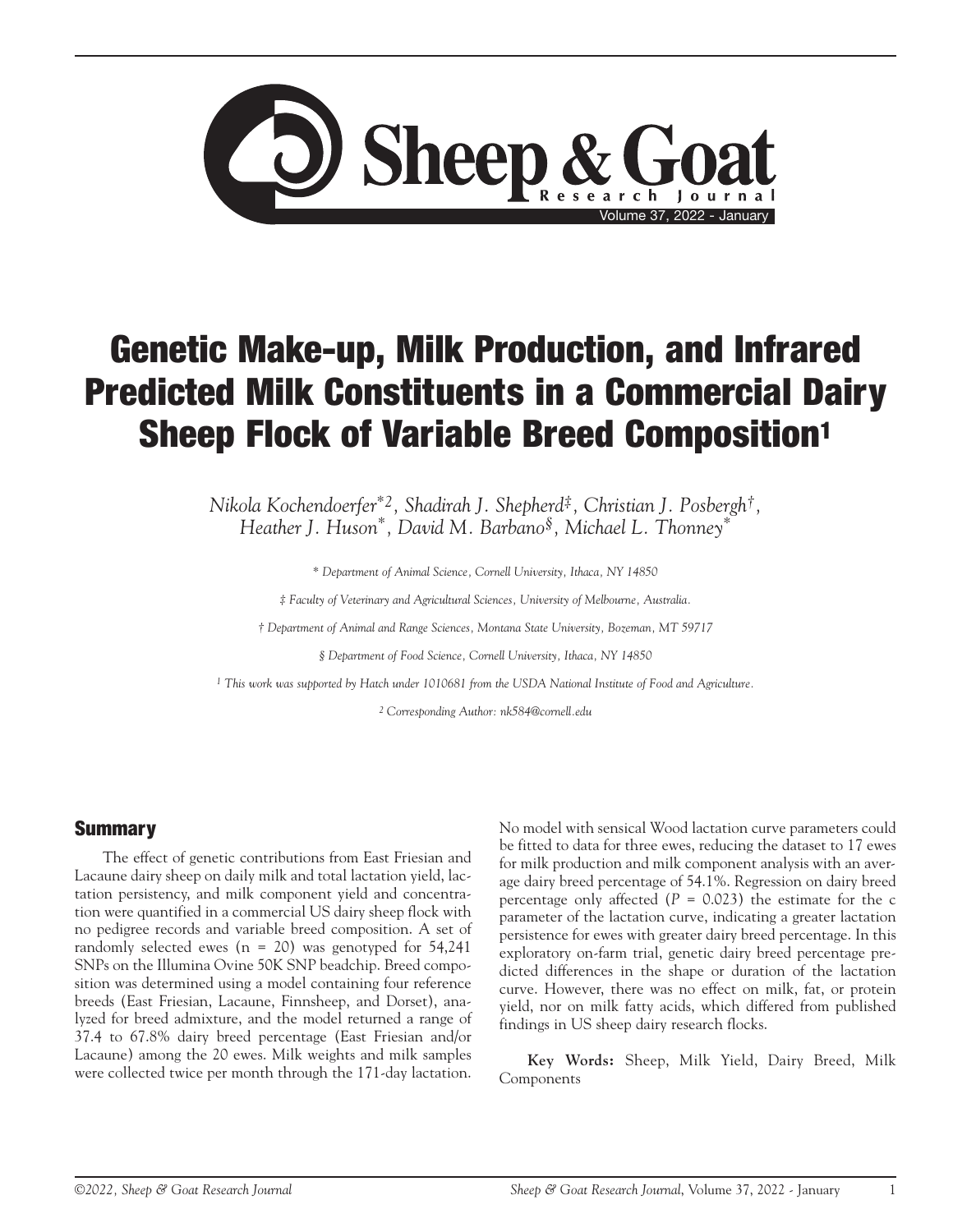# Introduction

Traditional European dairy sheep breeds available in the US are East Friesian and Lacaune. East Friesian cross rams were first imported via Canada in 1993; Lacaune genetics were first imported as semen from three rams in the UK and two rams via Canada in 1998 (Thomas et al., 2014). Due to the limited availability of purebred dairy sheep genetics, crossbreeding with domestic meat breeds like the Dorset or Finnsheep is a strategy that US dairy sheep producers have employed for many years (Kochendoerfer and Thonney, 2019).

Commercial US dairy sheep flocks have an estimated average lactation yield of 178 kg of milk per ewe (National Research Council, 2008) compared to commercial East Friesian and Lacaune flocks in Europe producing up to 504 kg in 200-day lactations (Thomas and Haenlein, 2017) and 240 kg in 165-day lactations, respectively (Barillet et al., 2001).

More recently, efforts led by the Dairy Sheep Association of North America (DSANA), in collaboration with the Centre d'Expertise en Production Ovine du Quebec and GenOvis, two Canadian organizations concerned with genetic improvement of North American dairy sheep, are aiming to estimate breeding values to increase productivity. The DSANA coordinated the importation of Lacaune semen in 2019 from government controlled and regulated flocks in France. Yet the increase in genetic merit of US dairy sheep flocks may be slowed due to stringent import restrictions of genetic materials, costly artificial insemination services, and low artificial insemination conception rates (Alvarez et al., 2019).

Earlier investigations into the utilization of traditional US meat sheep breeds in dairy production returned poor suitability due to very low milk yields in lactations of up to 130 days (Sakul and Boylan, 1992a, b). Thomas et al. (2000) reported much greater yields for East Friesian-meat breed crossbreds than for meat breed crossbreds. However, some of the meat breeds utilized in these earlier investigations have a significant advantage in a trait other than milk yield over purebred dairy breeds (especially Dorset, Finnsheep, and their crosses) because

they are aseasonally polyestrous and could be used for year-round sheep dairy systems. Dairy sheep globally and in the US are seasonally polyestrous, and European data suggests that these breeds would likely be seasonal in the US, leading to seasonal supply of fresh milk (Pulina et al., 2007). The utilization of breeds with higher out of season conception rates could be an opportunity for the US dairy sheep industry to produce milk year-round. This would lead to a consistent supply of fresh milk for processing without relying on frozen milk. Increasing milk production per ewe in year-round milking systems could decrease the dependency on costly imported genetics.

Greater peak milk yields were found for meat ewes in weigh-suckle-weigh studies (Ramsey et al., 1998; Cardellino and Benson, 2002) and earlier findings show that even low genetic contributions from dairy breeds lead to greater milk production and persistency (Berger, 2004). The objective of this exploratory trial was to illuminate the influence of dairy genetics on the shape of lactation curves, lactation yield, persistency, and milk composition in a small set of commercial crossbred dairy ewes with no pedigree records and variable breed composition.

# Materials and Methods

## **Animals**

All procedures involving animals were approved by the Cornell University Institutional Animal Care and Use Committee (protocol 2016-0069). Data were collected on a 600 ewe dairy sheep farm between the months of February and August 2017. A random subset of 25 ewes, second parity and older, within a 2-d period of a lambing group of 360 ewes was selected for the experiment. Of the 25 ewes enrolled in the trial, one died within the first week and her data were excluded from further analyses. On the day of blood sampling, four ewes could not be located due to a pen mix-up and were removed from subsequent analyses. A total of 20 ewes were genotyped, and their records constituted the experimental dataset. The 20 ewes were on days 1 and 2 of lactation and were assigned an individual identification number and received leg bands and

painted numbers on their backs for identification throughout the trial.

This commercial sheep dairy operates with a 60-stanchion, low-line, Greenoak Dairy Equipment, pit parlor. Milking equipment was operated at 40.6 kPa vacuum pressure, a pulsation rate of 160 ppm, and a pulsation ratio of 50:50. Ewes were pre-dipped and stripped, wiped, milked, and dipped. The 6-hour milking shifts began at 500 and 1700. Parlor times for the trial ewes were 1000 and 2200 The ewes were housed in groups of 180, and all trial ewes were housed in the same group throughout the experiment.

## **Feed**

The ewes were fed a total mixed ration consisting of corn and grass-silage, soyhull pellet, soybean meal, and Cornell Sheep Mineral-Vitamin Premix (50% salt, 45.9% corn gluten feed as carrier, 0.5% feed grade oil, 2,500 ppm Manganese, 4,250 IU/lb Vitamin E, 30 ppm Selenium, 2,000 ppm Zinc, 160 ppm Iodine, 120,000 IU/lb Vitamin A, 15,000 IU/lb Vitamin D, 20 ppm Cobalt, and 70 ppm Molybdenum) once daily. The feed was pushed up twice per day after feeding. Feed was sampled on the same days that milk yields were recorded, and milk samples were collected. The feed samples were analyzed with near-infrared spectrometry for total mixed rations by the Dairy One Forage Laboratory, Ithaca, NY, and contained 48.0% dry matter, 17.2% crude protein, 39.3% amylase and ash corrected neutral detergent fiber, 30.7% non-fiber carbohydrate, and 3.4% ether extract.

# **Breed Composition**

Based on the owner's information, the suspected breed composition was predominantly East Friesian, Lacaune, Finnsheep, and Polled Dorset. Whole blood was drawn via jugular venipuncture from each ewe into a vacutainer containing  $K_2EDTA$  anti-coagulant. DNA was extracted from whole blood following the Qiagen Puregene Protocol (Gentra Systems, Inc. Minneapolis, MN, USA). The ewes were genotyped for 54,241 Single Nucleotide Polymorphisms (SNPs) on the Illumina Ovine 50K SNP beadchip (Kijas et al., 2014).

Additional genotypes (49,034 SNPs) from East Friesian, Lacaune, and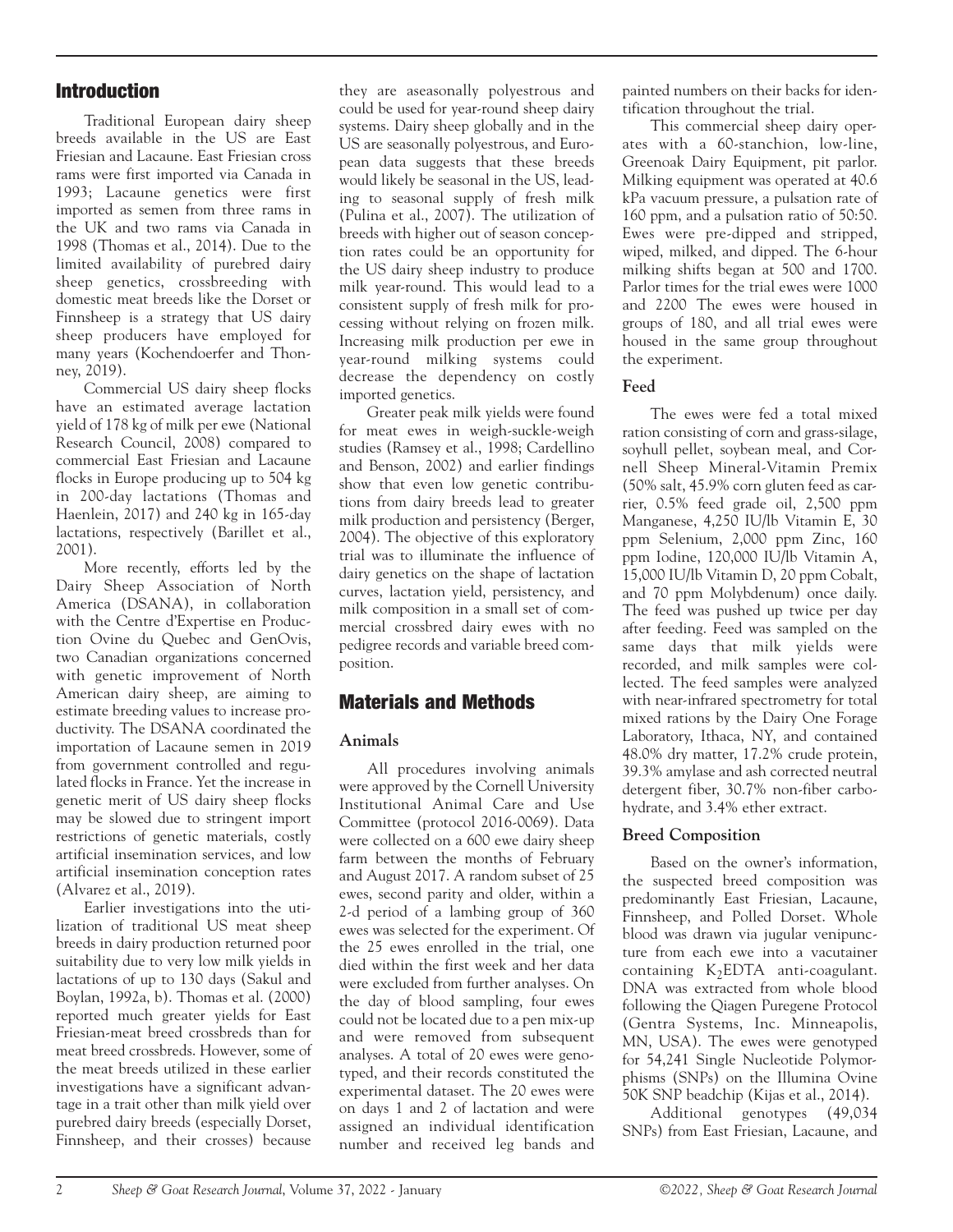Finnsheep were obtained from the International Sheep Genome Consortium HapMap project (Kijas et al., 2014) and Polled Dorsets (606,006 SNPs) from a previous study (Posbergh et al., 2019). Twenty random individuals from each of the breeds were selected as reference individuals for subsequent ADMIX-TURE analysis (Alvarez et al., 2004). Genotypes were merged and quality control filtered using Golden Helix SNP & Variation Suite software (v8.7.2 win64; Golden Helix, Bozeman, MT, USA *www.goldenhelix.com*). SNPs were excluded from the analysis if the SNP call rate was less than 0.90, had more than two alleles, had a minor allele frequency less than 0.05, or was located on the sex chromosomes. After filtering, 40,307 autosomal SNPs were left for subsequent analysis. The ADMIXTURE software version 1.3.0 (Alexander et al., 2009) was utilized to examine admixture between the twenty ewes and eighty reference animals using the filtered genotypes. Cross-validation error was used to determine the most probable number of K populations within the dataset (Alexander et al., 2009). The genetic composition of the ewes was expressed in dairy breed (East Friesian and Lacaune) percentage.

#### **Milk Yield And Analyses**

Milk yields were collected at 13 timepoints throughout lactation, once weekly for the first 2 wk of lactation and then every 2 wk until the end of the trial at days in milk (DIM) 171. Milk yields were collected in the morning and multiplied by 2 for an estimate of daily milk yield. The milking parlor was not equipped with milk meters. The trial ewes were machine milked into tared buckets that were connected to the parlor low-line, and the milk was weighed and recorded for each ewe.

Milk samples for component analyses were collected on the same days of daily milk yield was estimated. Samples were collected into 57 ml vials, cooled to 4°C, and analyzed fresh with a Fourier transform mid-infrared spectrophotometer (Lactoscope FTA, Delta Instruments, Drachten, the Netherlands). Fat content was validated with Mojonnier ether extract reference chemistry according to AOAC method No. 989.05 (AOAC International, 2019), true protein by

Kjeldahl analysis according to AOAC method No. 991.22 (AOAC International, 2019), and milk urea nitrogen (MUN) reference chemistry (Megazyme, catalogue No. K-URAMR). Milk fatty acids were validated by gas chromatography as described by Wojciechowski and Barbano (2016). Values predicted from infrared (IR) by cow milk calibrations (Wojciechowski and Barbano, 2016) were subsequently adjusted by the mean difference between IR predicted values and reference chemistry values of -0.065% for total fat; 0.343, -0.069, and -0.230 g/100 g milk for de novo, mixed origin, and preformed fatty acids, respectively; 0.269% for true protein, and -4.522 mg/100 g milk for MUN. Somatic cell counts (SCC) were measured with a fluorometric flow cytometer (Delta Instruments).

#### **Statistical Analyses**

All response variables were assumed normally distributed, except for SCC, which were converted to natural log values for analysis and then back transformed for presentation. A total of 245 daily milk yield records (5 to 13 records per ewe) and 238 daily milk composition records (4 to 13 records per ewe) were available for analyses. Wood's equation (Wood, 1967) [Eq. 1] was fitted with the *nls* package (Pinheiro et al., 2018), implemented in the R software (R Development Core Team, 2019), to daily milk yields for each ewe to estimate individual lactation curves. The equation parameters x, a, b, and c describe the DIM of each daily milk yield record, milk yield at parturition (i.e.,  $x = 0$ ), ascent of milk yield to peak yield, and the rate of decline of the lactation curve, respectively (Portolano et al., 1997). Total lactation milk yield was estimated by integration [Eq.2]. Peak daily milk yield [Eq.3] and DIM at peak daily milk yield [Eq.4] were also calculated.

Eq. 1 
$$
Y = ax^b exp(-cx)
$$
  
\nEq. 2  $Y = \frac{a}{c^{b+1}} \Gamma(b + 1)$   
\nEq. 3  $Y_{(max)} = a(\frac{b}{c})^b exp(-b)$   
\nEq. 4  $x = \frac{b}{c}$ 

Step-down polynomial regression with deletion of higher order terms at

*P* > 0.05 was used to select either linear, quadratic, or cubic equations to be fitted to daily milk component yields and concentrations for each individual ewe. Cubic equations were selected for true protein, fat, lactose, and preformed fatty acid concentrations, quadratic equations were selected for de novo fatty acid concentration, MUN, and SCC, and linear equations were selected for true protein, fat, lactose, de novo and performed fatty acid yield, as well as for mixed fatty acid concentrations and yields. The fitted curves were integrated and mean daily component yield and percentage were established through division by lactation length. Then, the effect of dairy breed percentage on the estimates for Wood's equation parameters, daily and total lactation milk yield, peak day and peak yield, lactation length, as well as daily milk component yields and concentrations, were analyzed with a linear model using *lm* in R (R Development Core Team, 2019). Survival analysis of lactation length in relation to dairy breed percentage was performed on the actual record of each individual ewe, using a Cox Proportional Hazard model with the survival package in R (Therneau, 2021). The statistical significance of dairy breed percentage was tested using a log-rank test (Therneau and Grambsch, 2000).

## Results and Discussion

#### **Breed Composition**

Dairy breed percentage was determined by admixture analysis. The analysis was tested using K values from two through eight. Cross-validation error was lowest for  $K = 5$  (0.57467). The cross-validation error difference was only 0.00128 between *K* = 5 (0.57467) and  $K = 4$  (0.57595). Because our interest was in the breed composition of the crossbred group, we chose to use the model with  $K = 4$  populations. Every purebred population (East Friesian, Lacaune, Finnsheep, and Polled Dorset) showed little within breed admixture, indicating purebred reference populations (Figure 1).

Based on the  $K = 4$  admixture analysis, the crossbred ewes averaged 55.3% dairy breed composition, the sum of an average of 21.1% East Friesian and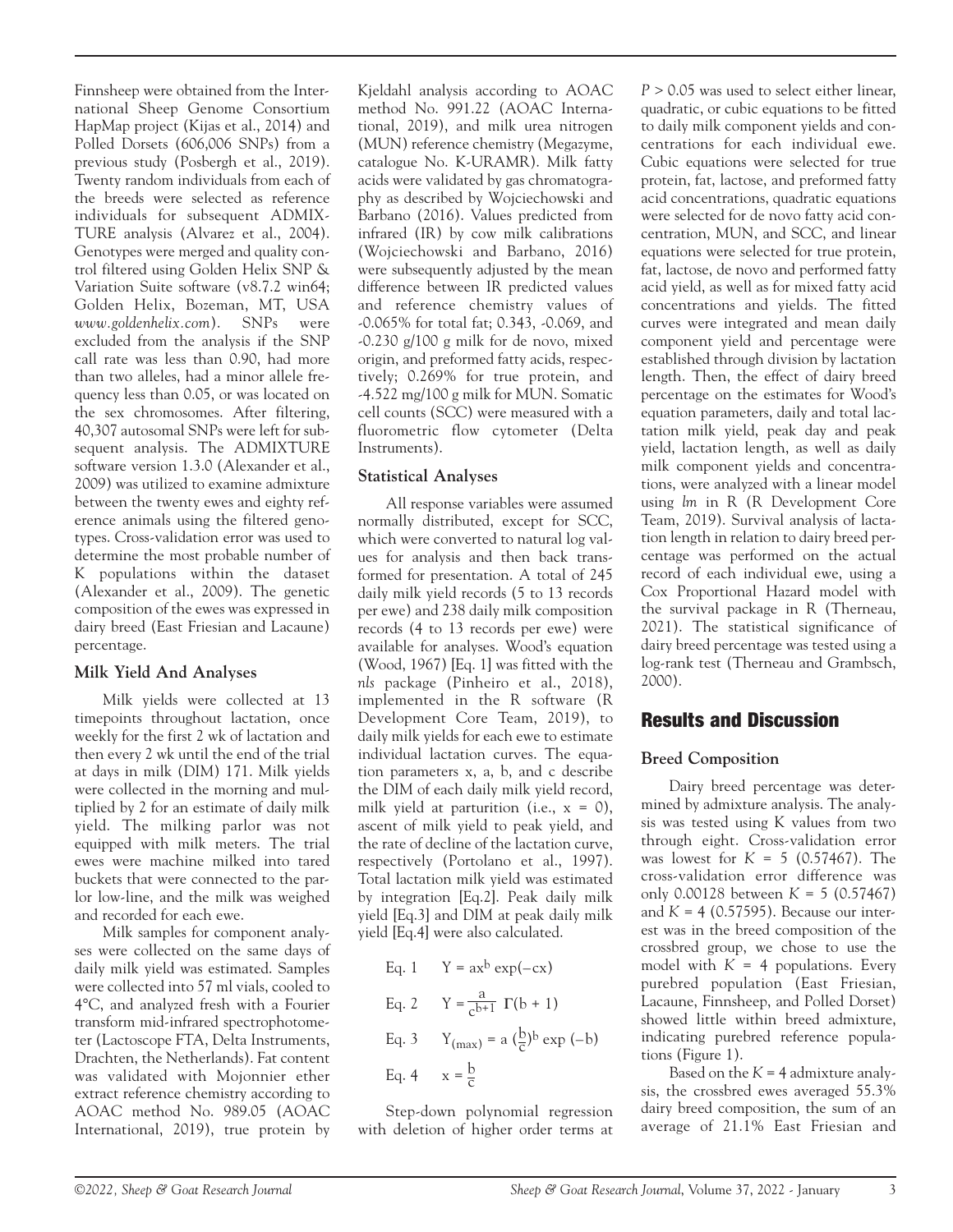**Figure 1. ADMIXTURE analysis plot showing population assignments for** *K* **= 4. Each bar represents an individual animal for each breed, and each color represents a different** *K* **population generally reflecting the purebred reference breeds of East Friesian (yellow), Finnsheep (red), Lacaune (green), and Polled Dorset (blue).**



34.2% Lacaune (Figure 1). The median dairy composition was 57.2%. The lowest dairy percentage ewe was 37.4% while the greatest had 67.8%. The lowest Lacaune percentage ewe was 20.6% while the lowest East Friesian ewe was only 12.9%. The greatest Lacaune percentage ewe was 46.5% while it was only 29.2% for the greatest East Friesian ewe.

The dairy compositions of these ewes were likely consistent with many commercial dairy ewes in the US, given the East Friesian and Lacaune breed importation and development history (Thomas et al., 2014). Utilizing SNPs likely yielded more accurate predictions of breed composition than would be expected from pedigree, even if known, as pedigree estimates assume progeny breed composition is equal to parental average breed composition (Sölkner et al., 2010).

#### **Milk yield and composition**

Not all ewes completed the 171 days of lactation. Dairy breed percentage did not significantly affect lactation length in the log-rank test for time to event analysis  $(P = 0.35)$ . No model with sensical lactation curve parameters (infinite milk yield increase predicted) could be fitted to data for three ewes. Two of these ewes had lactations length less than 45 days, and 2 ewes expressed average SCC above 900,000 cells/mL. These ewes were excluded as outliers from the subsequent statistical analysis, reducing the dataset to 17 ewes for milk production and milk component analysis and an average dairy breed percentage of 54.1%. Five of the ewes did not express a peak after DIM 1. For these ewes, peak days and yields were assumed to be at DIM 1. Due to the small sample size  $(n=17)$  the following results should be interpreted with caution and regarded only as exploratory findings in a commercial sheep dairy flock.

The linear effect of percentage dairy breeding on the c parameter of Wood's equation was significant and negative (*P* = 0.023, Table 1), indicating an inverse relationship between dairy breed composition and lactation persistency. No effect was detected for the a and b parameters of the lactation curve. Peak milk yield was not affected by breed composition and is comparable to yields observed in winter lambing Comisana ewes (1.77 kg/day; Portolano et al., 1997) and Araucana Creole ewes (1.40 ± 0.3 L/day; Inostroza et al. 2020). Days in milk at peak yield was not affected by breed composition and occurred later than previously observed in dairy ewes (Cannas et al., 2002). Lactation length was similar to those reported by Thomas et al. (2000) where East-Friesian × Dorset crossbred ewes achieved lactation lengths of 126 days and no statistical effect of breed composition was detected.

Sakul and Boylan (1992b) reported much lower daily milk yields with purebred Finnsheep (526 ± 70 ml) and Dorset ewes  $(584 \pm 51 \text{ ml})$  with up to 122 DIM, allowing our assumption that even low dairy breed percentage could lead to a meaningful increase in persistency in crossbred dairy ewes. Lactation yields were lower than reported for European dairy sheep flocks (Barillet et al., 2001; Hamann et al., 2004; González-García et al., 2015), even though reported lactation length was comparable. Milk yields were also lower than observed for US East Friesian and Lacaune crossbred dairy ewes (Murphy et al., 2017a) but higher than reported averages for US commercial sheep dairy flocks (National Research Council, 2008). Neither was affected by dairy breed percentage, which also had no effect on milk composition. Milk protein and fat concentrations were similar to values previously reported (Nudda et al., 2002; Padilla et al., 2018). The relationship between relative percentages of de novo synthesized, mixed origin, and preformed fatty acids was quadratic, with lowest contributions from mixed origin fatty acids (Table 1), similar to previous findings (Hampel et al., 2004; Kondyli et al., 2012; Mayer and Fiechter, 2012). The relative percentages of de novo synthesized, mixed origin, and preformed fatty acids were not affected by dairy breed percentage suggesting that the relative contribution of fatty acids is influenced more by nutrition than breed composition, similar to results reported by Tsiplakou et al. (2006), who came to a similar conclusion for the contribution to sheep milk fatty acid composition. The SCC were well below the highest allowable level for interstate shipment for sheep milk in the US (FDA, 2017).

This exploratory trial is limited by the lack of environmental and pedigree data for this small subset of commercial dairy ewes. Still, results may point towards opportunities of including meat sheep genetics in commercial flocks to achieve year-round lactation and producers should be advised to collect and record pedigree data as well as genotypic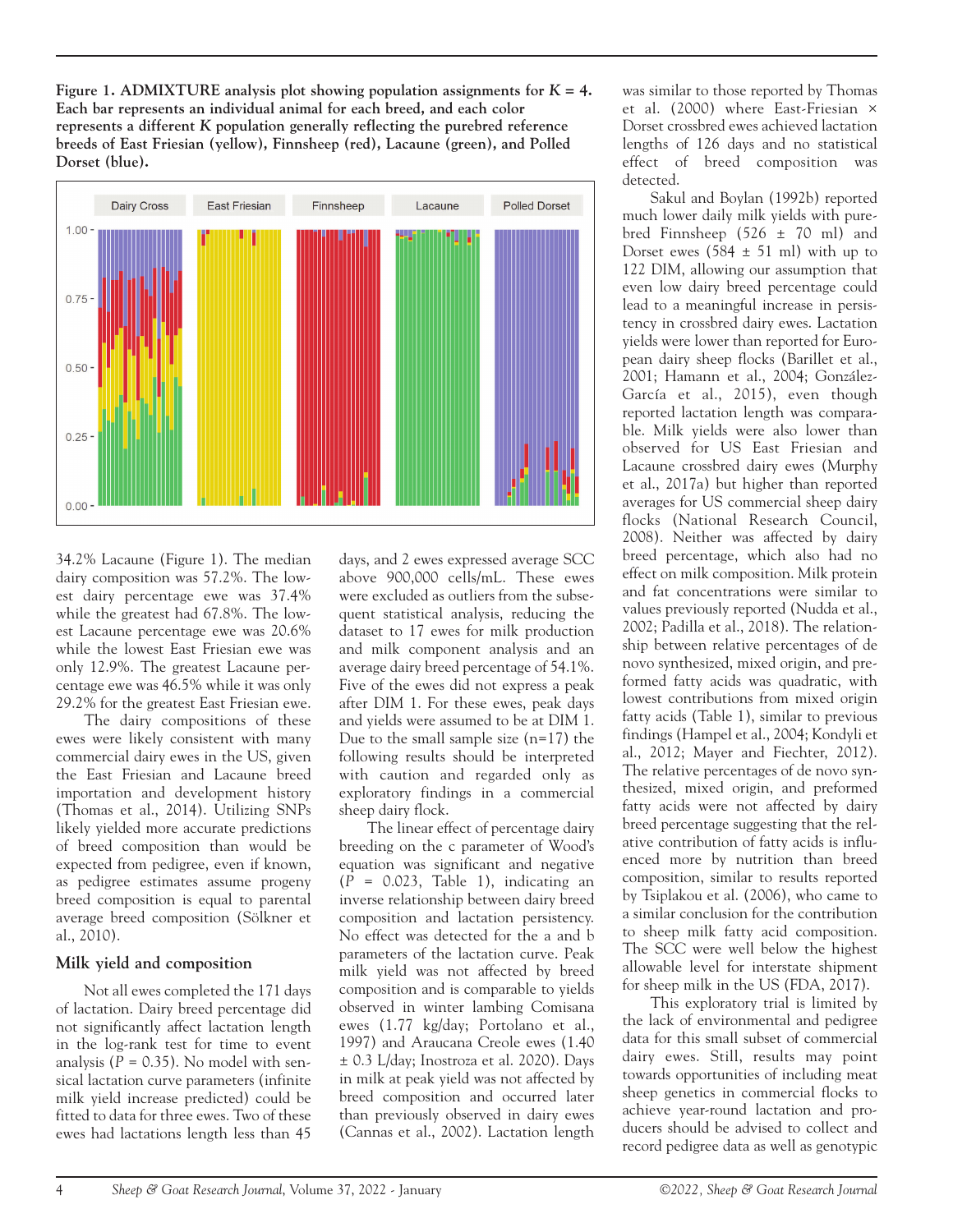**Table 1. Fit of linear regression of lactation parameters and milk components on dairy breed percentage (East Friesian and Lacaune).**

|                                                        | Residual                    |                |         |                  |
|--------------------------------------------------------|-----------------------------|----------------|---------|------------------|
| Item                                                   | Predicted mean <sup>1</sup> | standard error | $r^2$   | P-value of slope |
| <b>Estimated lactation parameters</b>                  |                             |                |         |                  |
| from Wood's equation <sup>2</sup>                      |                             |                |         |                  |
| a                                                      | 1.33                        | 1.406          | 0.007   | 0.749            |
| b                                                      | 0.184                       | 0.253          | 0.000   | 0.972            |
| c (slope = $-0.000576 \pm 0.000228$ )                  | 0.0099                      | 0.0087         | 0.299   | 0.023            |
| Peak yield, kg                                         | 1.81                        | 1.395          | 0.022   | 0.566            |
| Peak day                                               | 31                          | 43.5           | 0.130   | 0.156            |
| DIM at dry off                                         | 122                         | 57.0           | 0.018   | 0.606            |
| Lactation yield, kg/lactation                          | 180.0                       | 159.80         | 0.000   | 0.989            |
| Daily milk yield, kg/d                                 | 1.32                        | 0.822          | 0.003   | 0.847            |
| Daily milk components                                  |                             |                |         |                  |
| True protein, %                                        | 5.10                        | 0.488          | 0.006   | 0.770            |
| True protein, g/day                                    | 68.2                        | 41.99          | 0.004   | 0.818            |
| Fat, %                                                 | 6.33                        | 1.878          | 0.043   | 0.424            |
| Fat yield, g/d                                         | 83.7                        | 56.49          | 0.001   | 0.909            |
| De novo fatty acids <sup>3</sup>                       |                             |                |         |                  |
| $g/100 g$ milk                                         | 2.39                        | 0.352          | 0.143   | 0.134            |
| g/d                                                    | 32.3                        | 20.8           | 0.001   | 0.929            |
| g/100 g fatty acid                                     | 40.0                        | 9.212          | 0.002   | 0.864            |
| Mixed origin fatty acids <sup>4</sup>                  |                             |                |         |                  |
| $g/100 g$ milk                                         | 1.68                        | 0.373          | 0.001   | 0.906            |
| g/d                                                    | 22.7                        | 15.63          | 0.006   | 0.763            |
| g/100 g fatty acid                                     | 28.7                        | 3.532          | < 0.001 | 0.995            |
| Preformed fatty acids <sup>5</sup>                     |                             |                |         |                  |
| $g/100 g$ milk                                         | 1.92                        | 1.256          | 0.004   | 0.816            |
| g/d                                                    | 25.3                        | 18.03          | 0.001   | 0.924            |
| $g/100 g$ fatty acid                                   | 30.1                        | 11.28          | 0.002   | 0.859            |
| Anhydrous lactose, %                                   | 4.37                        | 0.606          | 0.186   | 0.084            |
| Anhydrous lactose, g/day                               | 62.5                        | 37.64          | 0.004   | 0.814            |
| MUN, $mg/100 g$                                        | 13.8                        | 4.71           | 0.002   | 0.873            |
| SCC $103$ (geometric means)                            | 151.4                       | 1.231          | 0.075   | 0.289            |
|                                                        |                             |                |         |                  |
| <sup>1</sup> At mean dairy breed percentage = $54.1\%$ |                             |                |         |                  |
| $2 Y = ax^b exp(-cx)$                                  |                             |                |         |                  |
|                                                        |                             |                |         |                  |

 $3 \text{ C4}$  to  $\text{C14}$ 

4 C16, C16:1, C17

 $5 \geq C18$ 

data to allow for future genetics research into the effect of breed composition on sheep milk production.

# **Conclusions**

No effect of dairy breed percentage on milk yield or composition was detected in this sample of ewes from a US flock of commercial dairy sheep.

However, the sample of ewes in this study (n =17) was very small and sampled in a single year with no knowledge of age or pedigree structure. The results differ with a much larger US research flock data set (Murphy et al., 2017a, b) that showed significant positive effects of both East Friesian and Lacaune breeding on milk, fat, and protein yields in dairy-meat breed crosses. However, there

may be an opportunity for year-round, high producing dairy sheep systems that utilize optimum combinations of dairy and meat breeds when using meat breeds that have the ability to breed out of season. Including aseasonally polyestrous meat sheep breeds in dairy sheep flocks provides the opportunity to market fresh sheep milk products year-round.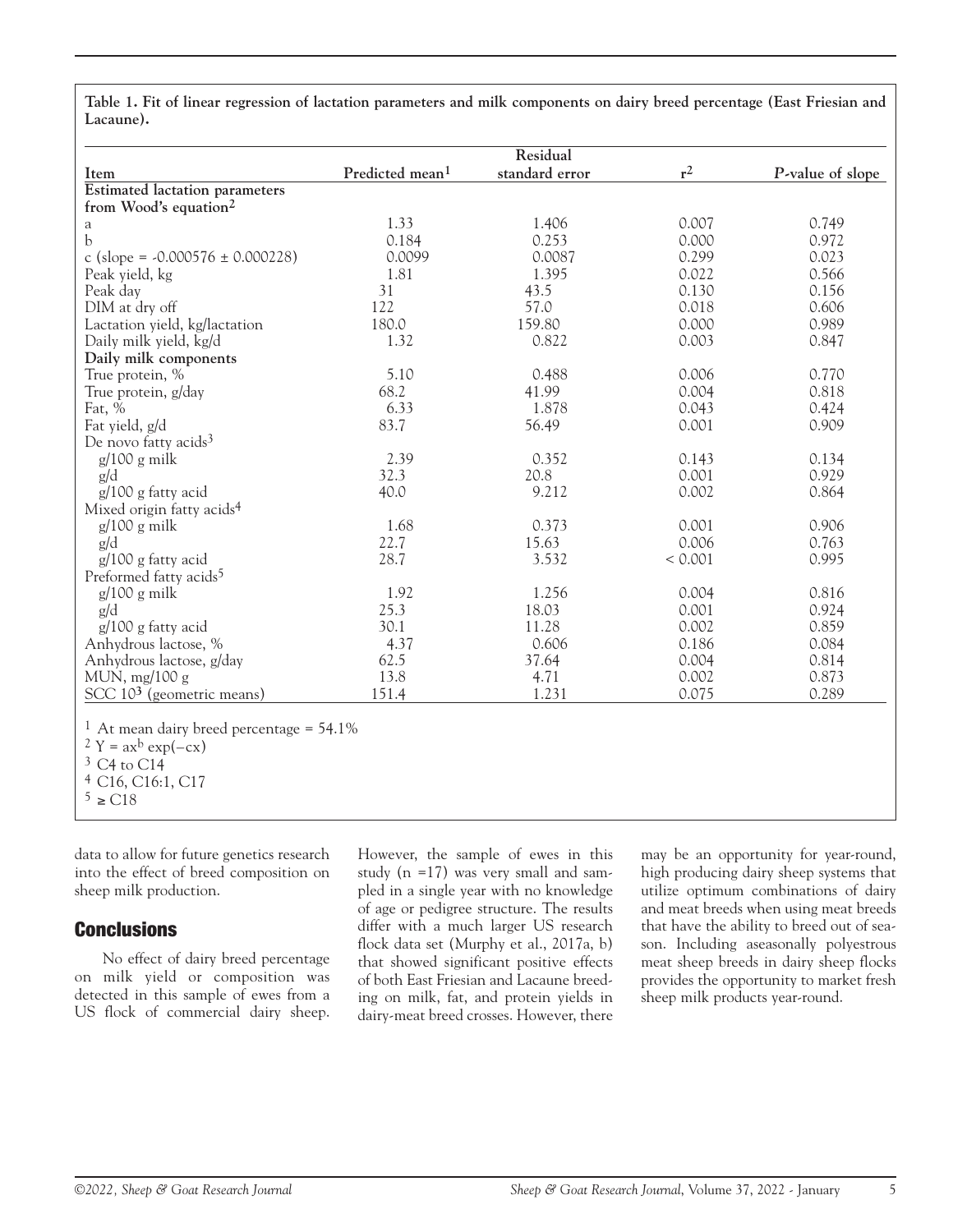# Literature Cited

- Alexander, D. H., J. Novembre, and K. Lange. 2009. Fast model based estimation of ancestry in unrelated individuals. Genome Res. 19:1655-1664. doi: https://doi.org /10.1101/gr.094052.109
- Alvarez, I., L. J. Royo, I. Fernández, J. P. Gutiérrez, E. Gómez, and F. Goyache. 2004. Genetic relationships and admixture among sheep breeds from Northern Spain assessed using microsatellites. J. Anim. Sci. 82(8):2246-2252. doi: https://doi.org/10.2527/2004.8282246x
- Alvarez, M., L. Anel-Lopez, J. C. Boixo, C. Chamorro, M. Neila-Montero, R. Montes-Garrido, P. de Paz, and L. Anel. 2019. Current challenges in sheep artificial insemination: A particular insight. Reproduction in Domestic Animals 54(S4):32-40. doi: https://doi.org/10.1111/rda.13523
- AOAC International. 2019. Official Methods of Analysis 17th ed., AOAC International, Arlington, VA.
- Barillet, F., C. Marie-Etancelin, M. Jacquin, G. Lagriffoul, and J. M. Astruc. 2001. The French Lacaune dairy sheep breed: Use in France and abroad in the last 40 years. Livestock Production Science 71:17-29. doi: https://doi.org/10.1016/ S0301-6226(01)00237-8
- Berger, Y. M. 2004. Breeds of sheep for commercial milk production. In: Proceedings of 10th Great Lake Dairy Sheep Symposium, Hudson, WI. p 14-20.
- Cannas, A., A. Nudda, and G. Pulina. 2002. Nutritional Strategies to Improve Lactation Persistency in Dairy Ewes. In: 8th Great Lakes Dairy Sheep Symposium, Ithaca, NY. p 17-59.
- Cardellino, R. A., and M. E. Benson. 2002. Lactation curves of commercial ewes rearing lambs. J. Anim. Sci. 80(1):23-27. doi: https://doi.org/10.2527/2002.80123x
- FDA. 2017. Grade "A" Pasteurized Milk Ordinance. https:// www.fda.gov/media/114169/download (Accessed 4/1/2020 2020).
- González-García, E., A. Tesniere, S. Camous, F. Bocquier, F. Barillet, and P. Hassoun. 2015. The effects of parity, litter size, physiological state, and milking frequency on the metabolic profile of Lacaune dairy ewes. Domestic Animal Endocrinology 50:32-44. doi: https://doi.org/10.1016 /j.domaniend.2014.07.001
- Hamann, H., A. Horstick, A. Wessels, and O. Distl. 2004. Estimation of genetic parameters for test day milk production, somatic cell score and litter size at birth in East Friesian ewes. Livestock Production Science 87(2):153-160. doi: https://doi.org/10.1016/j.livprodsci.2003.09.015
- Hampel, K., F. Schone, and V. Bohm. 2004. Composition and nutritional importance of ewe's milk and ewe's milk products. Deutsche Lebensmittel-Rundschau 100(11):425-430.
- Inostroza, K., S. Bravo, G. Larama, C. Saenz, and N. Sepúlveda. 2020. Variation in Milk Composition and Fatty Acid Profile during the Lactation of Araucana Creole Ewes in a Pasture-Based System. Animals 10(1):92. doi: https:// doi.org/10.3390/ani10010092
- Kijas, J. W., L. Porto-Neto, S. Dominik, A. Reverter, R. Bunch, R. McCulloch, B. J. Hayes, R. Brauning, and J. McEwan. 2014. Linkage disequilibrium over short physical distances measured in sheep using a high-density SNP chip. Anim. Genet. 45:754-757. doi: https://doi.org/10.1007/s13258- 017-0539-2
- Kochendoerfer, N., and M. L. Thonney. 2019. Effect of forage inclusion in diets on milk yield and milk components of dairy crossbreed ewes managed on an accelerated lambing system Cornell Nutrition Conference No. 81. Cornell University, Syracuse, NY.
- Kondyli, E., S. C., J. Samelis, and M. C. Katsiari. 2012. Chemical composition and microbiological quality of ewe and goat milk of native Greek breeds. Small Rumin. Res. 103(2):194-199. doi: https://doi.org/10.1016/j.smallrumres. 2011.09.043
- Mayer, H. K., and G. Fiechter. 2012. Physical and chemical characteristics of sheep and goat milk in Austria. International Dairy Journal 24(2):57-63. doi: https://doi.org /10.1016/j.idairyj.2011.10.012
- Murphy, T. W., Y. M. Berger, P. W. Holman, M. Baldin, R. L. Burgett, and D. L. Thomas. 2017a. Estimates of genetic parameters, genetic trends, and inbreeding in a crossbred dairy sheep research flock in the United States1. Journal of Animal Science 95(10):4300-4309. doi: https://doi.org/ 10.2527/jas2017.1844
- Murphy, T. W., Y. M. Berger, P. W. Holman, M. Baldin, R. L. Burgett, and D. L. Thomas. 2017b. Factors affecting ewe performance in a crossbred dairy sheep research flock in the United States1. Journal of Animal Science 95(5):1892- 1899. doi: https://doi.org/10.2527/jas.2016.1175
- National Research Council. 2008. Changes in the Sheep Industry in the United States: Making the Transition from Tradition. The National Academies Press, Washington, DC.
- Nudda, A., R. Bencini, S. Mijatovic, and G. Pulina. 2002. The Yield and Composition of Milk in Sarda, Awassi, and Merino Sheep Milked Unilaterally at Different Frequencies. Journal of Dairy Science 85(11):2879-2884. doi: https://doi.org/10.3168/jds.S0022-0302(02)74375-0
- Padilla, P., M. Izquierdo, M. Martínez-Trancón, J. C. Parejo, A. Rabasco, J. Salazar, and J. Á. Padilla. 2018. Polymorphisms of -lactoalbumin, -lactoglobulin and prolactin genes are highly associated with milk composition traits in Spanish Merino sheep. Livestock Science 217:26-29. doi: https://doi.org/10.1016/j.livsci.2018.09.012
- Pinheiro, J., D. Bates, S. DebRoy, and D. Sarkar. 2018. \_nlme: Linear and Nonlinear Mixed Effects Models. R package version 3.1-137. R Core Team
- Portolano, B., F. Spatafora, G. Bono, S. Margiotta, M. Todaro, V. Ortoleva, and G. Leto. 1997. Application of the Wood model to lactation curves of Comisana sheep. Small Ruminant Research 24(1):7-13. doi: https://doi.org/10.1016/ 0921-4488(95)00842-X
- Posbergh, C. J., M. L. Thonney, and H. J. Huson. 2019. Genomic Approaches Identify Novel Gene Associations with Out of Season Lambing in Sheep. Journal of Heredity 110(5):577-586. doi: https://doi.org/10.1093/jhered/esz014